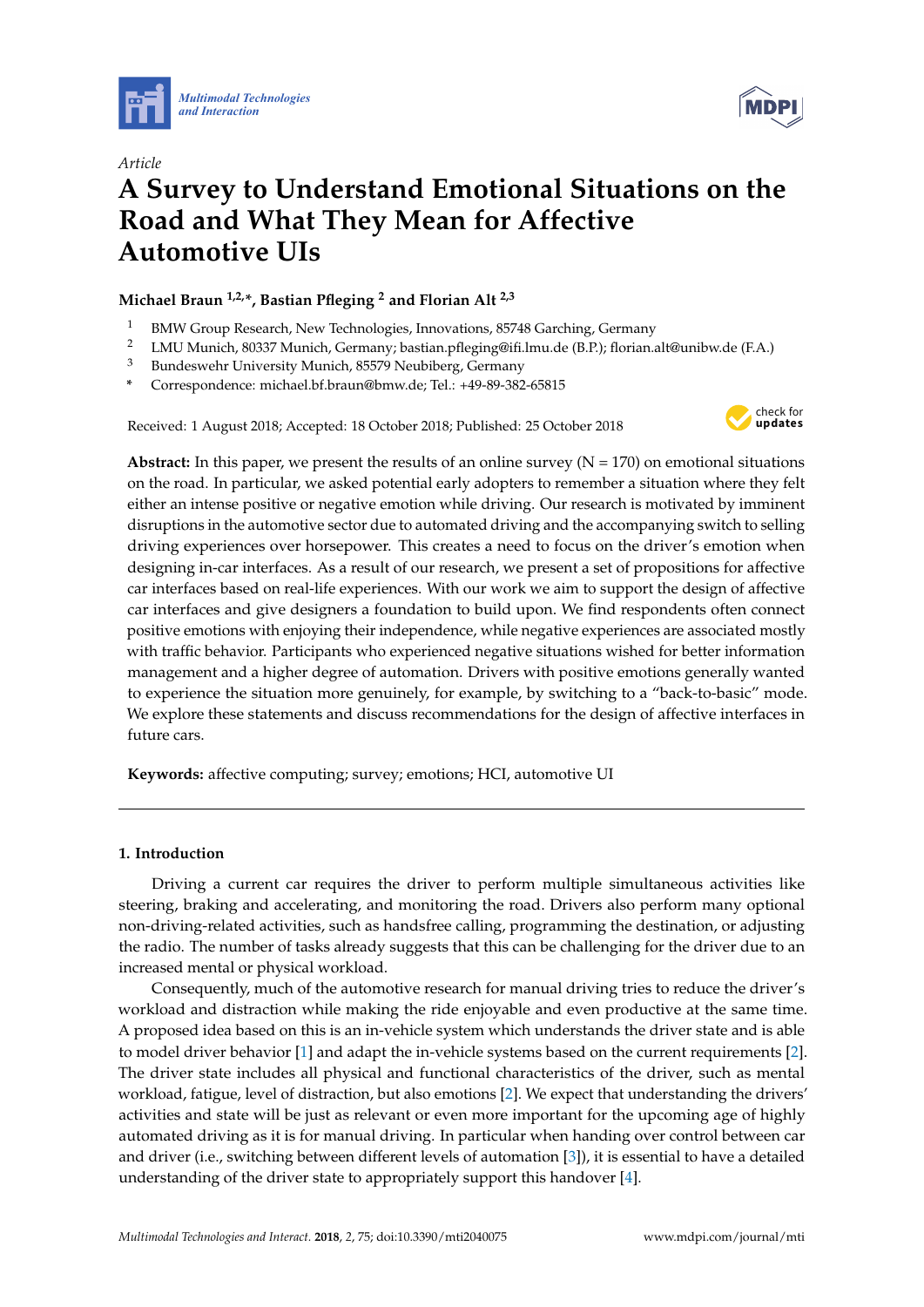Affective computing in the car, i.e., recognizing and reacting upon the driver's emotional state,

is a topic of interest: Both negative [\[5–](#page-10-4)[7\]](#page-10-5) but also exuberantly positive emotional states [\[8\]](#page-10-6) have been identified to strongly impact driving performance and to support unsafe driving. This topic has been identified as an upcoming research area already more than a decade ago [\[5\]](#page-10-4) but compared to other areas of emotion-related sciences or HCI, the automotive sector rather neglected this topic in the past. Most research focuses around detecting emotions and/or reacting upon them. Surprisingly little is however known about the cause or stimulation of certain emotions while driving.

Since there is a need to understand where emotions come from and what they mean in order to build meaningful interactions, we carried out this survey of emotional experiences while driving among 170 drivers from Europe and North America. Jeon and Walker give an overview of relevant emotions while driving [\[9\]](#page-10-7) which provided a valuable starting point. We focus on the reasons for specific emotions and ask the question how a system should be built to cope with this new kind of information and the resulting "driver-vehicle interaction loop" [\[10\]](#page-11-0). Based on these insights, we also propose user-centered characteristics for future cars that are based on our participants' statements. Designers of affective automotive UIs can benefit from these insights as they give guidance towards desired features. We expect that our findings are not only applicable to one specific level of automation but can be applied for the whole transition process from manual driving (SAE Level 0, [\[3\]](#page-10-2)) to full automation (SAE Level 5).

Respondents are generally looking forward to the age of automation because it allows for a better use of their time. With the presented design recommedations we show a definite desire for automation which has recently been doubted in the public discussion [\[11\]](#page-11-1). Inspired by related work [\[12\]](#page-11-2), we deliberately focus on the needs of a subset of drivers—potential early adopters—which allows us to make assumptions on what actual future users want, in contrast to a general public opinion.

#### **2. Contribution Statement**

The contributions of this paper can be summarized as follows: Based on our online survey conducted in Europe and North America, we provide insights on (1) contextual triggers of emotions in the car and (2) on desires of drivers for future automotive HMI and (3) we generalize these findings to present design recommendations for affective user interfaces in future cars.

## **3. Related Work**

Research on automotive user interfaces has for a long time focussed on how to optimize user experience and minimize distracting effects for the driver, (e.g., [\[13,](#page-11-3)[14\]](#page-11-4)). Approaches to this fundamental need for road safety [\[15\]](#page-11-5) have been developed along with the technical possibilities in cars. Today, researchers of automotive human-machine interaction aim for a natural experience with multimodal input channels [\[16\]](#page-11-6) and persuasive abilities [\[17\]](#page-11-7). Such systems can improve the safety of traffic participants by observing driving performance and then influence the driving style [\[18\]](#page-11-8) or regulate speeding [\[19\]](#page-11-9) if neccessary. Other systems monitor and react to the driver's emotional state in order to keep them safe [\[20\]](#page-11-10) as driving performance can also be influenced by negative emotions [\[7\]](#page-10-5).

#### *3.1. Detecting Emotions*

Before a system can react to the driver's emotions, it first needs to be able to recognize them. One technique is facial action units in video streams [\[21\]](#page-11-11). This has already been explored in the automotive context in 2005, when Hoch et al. combined acoustic and visual input to allow for an estimation of driver emotions and is still steadily refined [\[22\]](#page-11-12). Best results are often achieved with an approach where the information of different sources is fused, for example, physiological sensors and audio-visual data, which can outperform human observers [\[23\]](#page-11-13). The automotive environment provides a great proving ground for multi-sensor approaches as users interact within a confined space and can be observed from all angles [\[24\]](#page-11-14).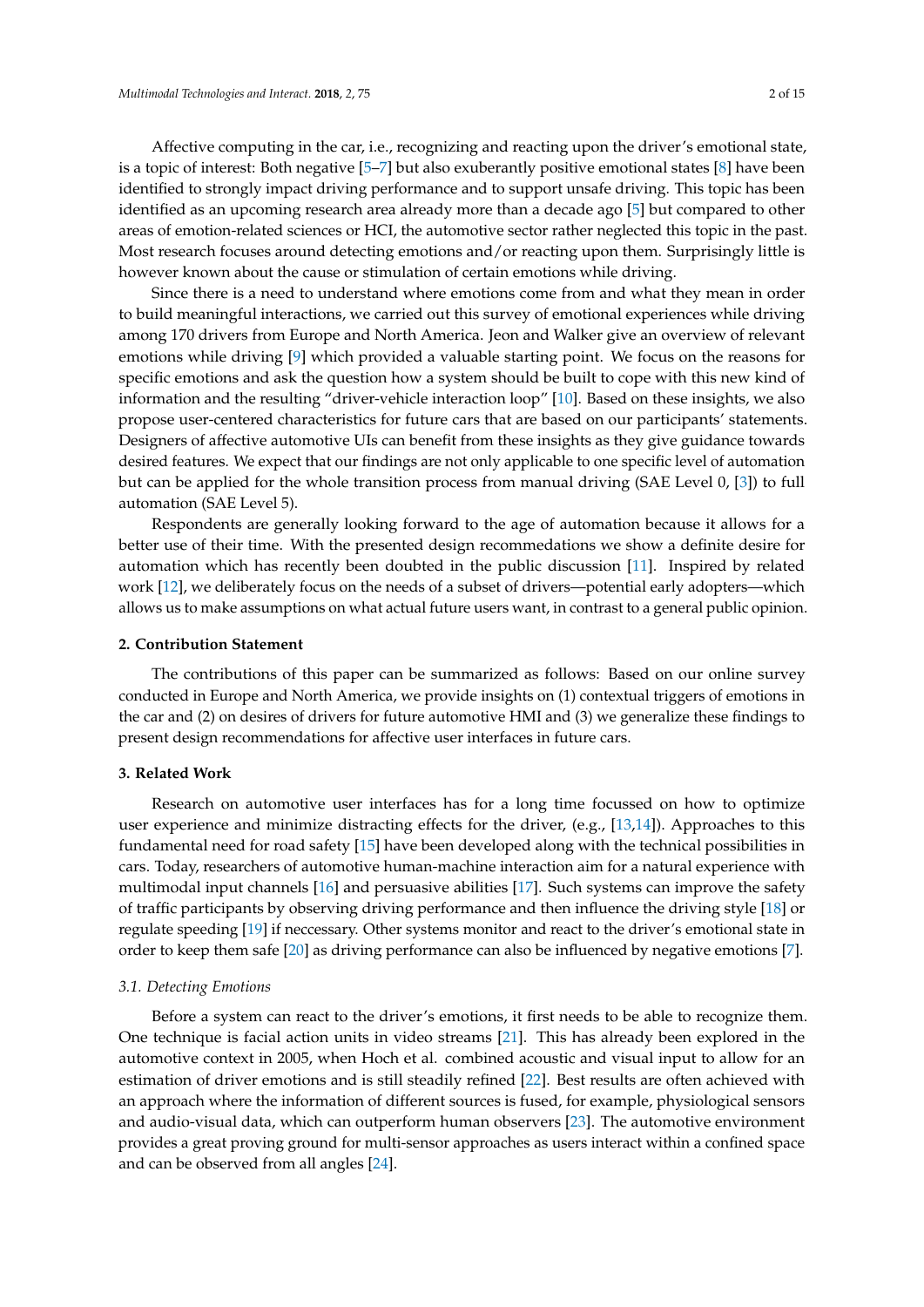## *3.2. Affective Computing*

When in-vehicle systems can detect and act upon a driver's emotions, they enable a relatively new kind of interaction, incorporating the principles of affective computing [\[25\]](#page-11-15). The concept is based on findings saying that feelings can have an enormous effect on behavior. People are, for instance, harder to distract when they are in an energetic mood and less likely to engage in mentally demanding tasks when feeling content [\[26\]](#page-12-0). Nass et al. have investigated this aspect in the car by introducing a voice-based assistant which can adapt to the user's emotion with its voice [\[20\]](#page-11-10). They report fewer accidents, better attention, and higher willingness to communicate when the system's voice mirrored the driver's emotion.

Data from emotion recognition systems can also be used to describe the quality of interpersonal engagement [\[27\]](#page-12-1) or it can be combined with location-based services to detect anomalies [\[28\]](#page-12-2). The need for understanding the context of emotions stems from the fact neither environment nor user behavior alone can give a system a clear view of what is happening [\[29\]](#page-12-3), yet emotions have big effects on driving safety [\[30\]](#page-12-4). Our survey provides more insights on the causes of emotional situations on the road so we can understand and handle them accordingly.

## *3.3. Interaction With Autonomous Vehicles*

Much research has been done on understanding drivers' needs regarding autonomous driving and potential ideas for interaction. While self-driving cars may revolutionize mobility, they can also trigger a perceived loss of control and eventually lead to less fun while driving [\[31\]](#page-12-5). Interaction designers also need to address challenges concerning a degradation of mode- [\[32\]](#page-12-6) and situational awareness [\[33\]](#page-12-7) and in-vehicle systems need to communicate to the driver how such cars make decisions [\[34\]](#page-12-8).

Key focus areas for researchers in automated driving have been identified in the fields of privacy, automation, trust, and the transformation of cars into a place for mobile work and play [\[35](#page-12-9)[,36\]](#page-12-10). This also includes research on how automated vehicles will change our lifestyle [\[37\]](#page-12-11). Previous work has tackled these issues, for example, by featuring system uncertainty in the user interface of autonomous cars to manage trust levels [\[38\]](#page-12-12) or by involving the passive driver through gamification [\[39\]](#page-12-13). The change in spatial allocation within the car introduces new activities for its occupants [\[40\]](#page-12-14) and will likely shift the focus of research in HCI towards interaction between passengers [\[41,](#page-12-15)[42\]](#page-12-16) and require a universal design language to support usability and accessibility for a broad range of users [\[43\]](#page-13-0). Here, new opportunities will arise for different user groups, e.g., increasing mobility for elderly passengers and people with special needs [\[44,](#page-13-1)[45\]](#page-13-2). Other approaches make use of the connectedness of cars to design social experiences, like direct communication to nearby friends [\[46\]](#page-13-3), or an inter-vehicle feedback system which allows drivers to give and receive ratings of their conduct [\[47\]](#page-13-4). Finally, this connection between vehicles is also a basic prerequisite for any coexistence of manually and autonomously driven vehicles on the same roads [\[48\]](#page-13-5).

#### *3.4. Driver Models*

To provide the car with the required user data, we need a model containing the current driver state [\[49\]](#page-13-6). Driver models can take into account physiological data [\[50\]](#page-13-7), awareness indicators like glance behavior [\[51\]](#page-13-8), or emotional cues [\[52\]](#page-13-9). These models vary heavily, depending on their purpose and can also contain other features.

In the application area of automotive user interfaces, we design proactive safety features supporting the driver when non-normative driver states are detected [\[53\]](#page-13-10). These states can also depend on the vehicle's surroundings, so a connection to the environment model, which builds the foundation for autonomous driving [\[54\]](#page-13-11), could provide us with valuable context information. To our knowledge, there is no previous work yet on a connection of driver model and environment model. However, feedback to this survey suggests that the surroundings can have an effect on the driver's emotional state.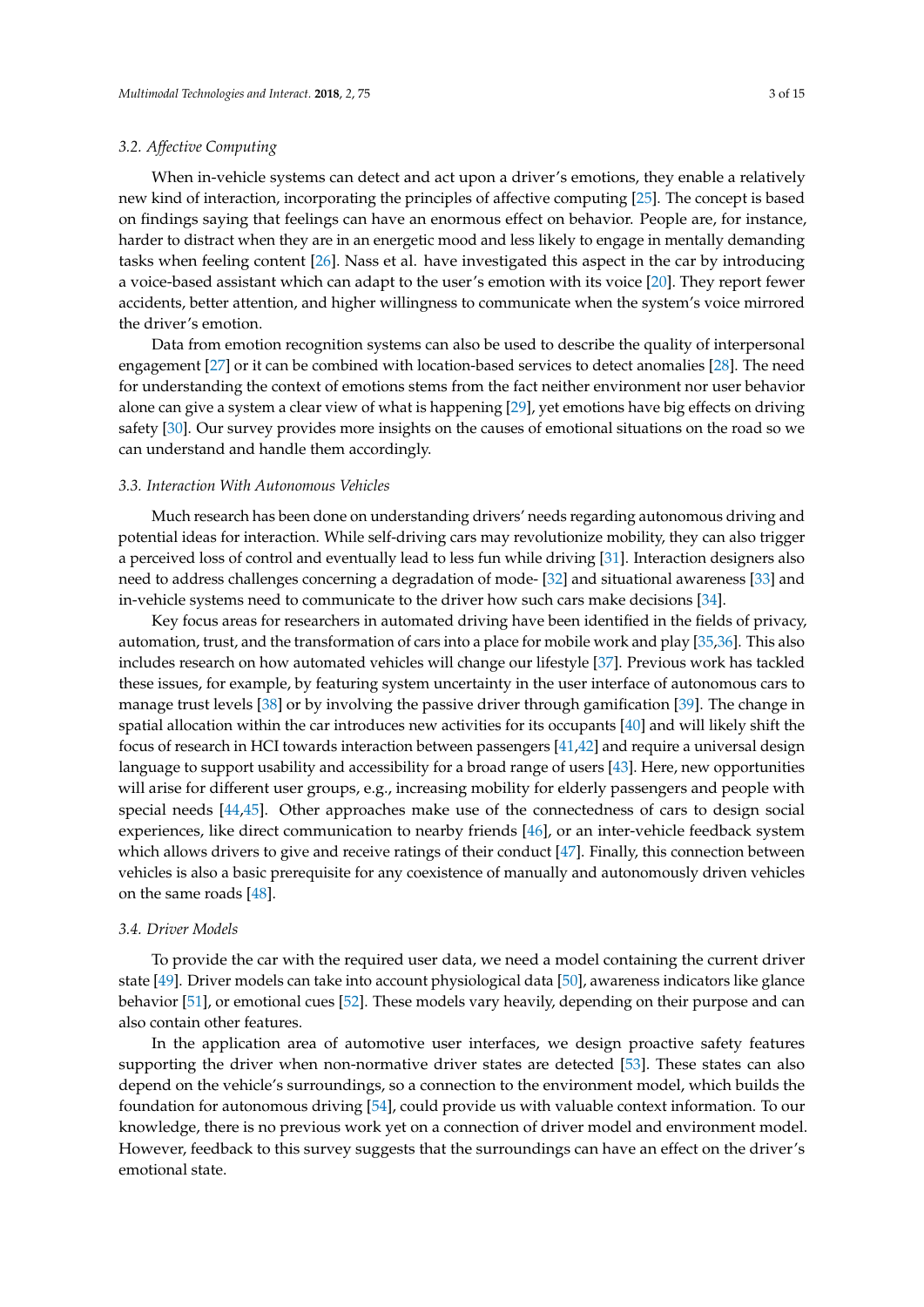## **4. Online Survey**

With our survey we identify triggers of emotional experiences on the road today and what they mean for the requirements on future automotive interaction. Participants were assigned to one of two emotion groups (positive/negative), so that a balance of equal narratives of positive and negative situations would be achieved. The survey was available in German and English language. (The survey text can be downloaded at [http://drivingstudy.de/emotionsurvey.pdf\)](http://drivingstudy.de/emotionsurvey.pdf).

## *4.1. Design and Method*

When we investigate emotions we have to take into account that there are many different societal norms of expressing affect which can influence the information a person is willing to disclose in their narrative [\[55\]](#page-13-12). As we focus on private events, we also need to understand that people tend to feel less stressed when they talk about personal experiences in a setting which allows for privacy [\[56\]](#page-13-13). Providing anonymity to study participants furthermore improves the quality of answers and prevents social desirability biases [\[57\]](#page-13-14).

With respect to these observations, we designed an online questionnaire which ensures anonymity and gives respondents leeway to reflect on their personal experiences without being biased (e.g., through examples). The study design was inspired by previous online survey approaches by Eiband et al. [\[58\]](#page-13-15) and Simmons and Hoon [\[59\]](#page-13-16) and the survey was tested in small groups and revised several times before going live. Experiences from our first iterations showed that it took participants too long to report both a positive and a negative experience. Thus, we decided to ask each participant only about either a positive or a negative experience. Participants were randomly assigned to one of these groups, while ensuring that the overall number of people in each group is equal. The survey comprised a short disclaimer followed by 4 sections. In the first part, we provided multiple choices, the remaining questions were free text entry which allowed for extensive storytelling.

- 1. Demographic data such as age, region, and estimated annual mileage.
- 2. Recollection of a freely chosen emotional experience in the car, which the participant had experienced in the past as a driver while manually driving a car. Depending on the randomly assigned group, this emotion was either positive or negative.
- 3. Detailed questions on the situation, for instance place, circumstances, involved parties.
- 4. Questions on behavior: how could involved people or an intelligent future vehicle have behaved to improve the situation?

Thus, we first asked about prior positive or negative emotional experiences and how a future vehicle could actively influence and improve the situation. For the design of the future vehicle, we deliberately decided not to ask the participants to imagine a specific level of driving automation. We asked the participants to imagine a modern vehicle which can actively respond to the needs of the driver. This vehicle will e.g., perceive the outside world and converse with the driver. The focus on distinct levels of automation was intentionally avoided to not bias participants into thinking of autonomous vehicles only, as many user interface approaches are viable in all levels of automation.

#### *4.2. Participants*

We published the survey on university mailing lists and car-related online forums, targeting academics and car enthusiasts as potential early adopters within the key demographics of premium car manufacturers. The title was held general by stating we want to hear about experiences on the road and participants were given an incentive of joining a lottery for three \$20 gift certificates. 292 people visited the landing page of our survey and 170 participants completed the survey. 22 sets of answers were discarded because the respondents could not (a) remember a suitable experience or (b) because the raters found the input to be inappropriate (provocative/off-topic/implausible). This left us with 73 respondents for the negative, and 75 for the positive questionnaire.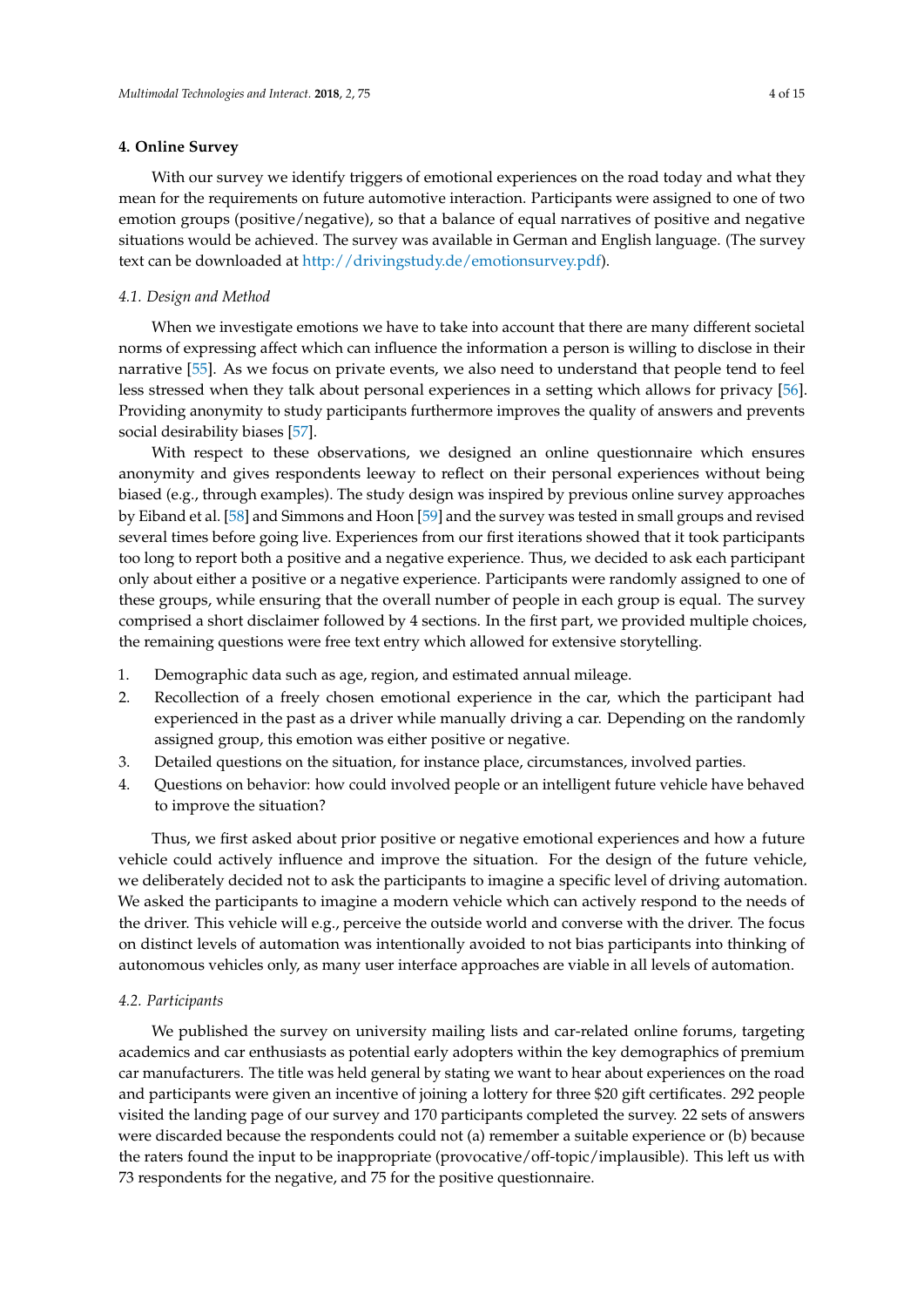Respondents were recruited from Europe (60%) and North America (40%), 33% of them were female and 67% male, aged 16 to 70. The mean age of respondents was 26.9  $(SD = 9.1)$ . Driving experience was balanced among participants with 25% reporting an annual mileage of less than 5000 km, 23% between 5000 km and 10,000 km, 30% between 10,000 km and 20,000 km, and 22% were frequent drivers with more than 20,000 km. All data was retrieved and stored anonymously. Contact information for the lottery was instantly separated from the answers and deleted once the winners were announced.

## *4.3. Limitations*

Self-reporting questionnaires are widely used to get a better understanding of users [\[60\]](#page-13-17) but they provide potential for inaccuracies due to recall bias, imprecise phrasing, or inaccurate self-perception [\[61](#page-13-18)[,62\]](#page-13-19). We take measures to prevent such influences by asking generalized questions that went through multiple iterations before we published the survey and by applying filters and hand-selection to eradicate invalid data.

We recruited our respondents through online mailing lists and car forums. For the selection of these distribution channels, we tried to target car enthusiasts and people who prefer high-end vehicles. While this sample may not represent a general population, it fits quite well with the target group of high-end car manufacturers. We also have to accept a certain bias through self-selection because of the online recruiting approach.

Compared to in situ interviews, surveys have one limitation that they are asynchronous with regard to the event under investigation. However, as the emotional experiences we aim to investigate do not happen very frequently and as we focus on real-world experiences (i.e., not on artificial lab situations), it is impossible to collect such findings through a lab or real-world driving study. As a consequence, findings from our study are mostly qualitative and descriptive. Furthermore, study settings without experimental manipulation are often prone to confounding factors influencing the findings. In this case this is intentional as we aim to find out about contextual reasons for emotions on the road which can be seen as uncontrolled variables. With the goal of implementing emotion-aware systems in the car, this is a major first step to understand emotional experiences in the car. Obviously, future research is required to understand how people react in such situations as those which we identified in our survey. As all descriptive research, we have to accept that the findings we present are hardly repeatable and that they are the product of interpretation. We acknowledge the problem of researcher bias which we addressed with a multi-rater setup in order to prevent subjective emphasizing of certain ideas.

## **5. Inductive Coding and Inter-Rater Agreement**

We clustered all answers into categories with two specific questions in mind: (1) *Where do emotions come from while driving?* (2) *How can future in-vehicle systems improve the driving experience?* Following the methodology of thematic analysis [\[63\]](#page-13-20), this resulted in a classification system consisting of 6 categories and 47 subcategories from the 148 valid sets of answers. The classification was continually adjusted while processing the participants' responses. With the final codebook, two raters grouped a random sample of 10% of the datasets into the given classifications and discussed their performance to improve common understanding.

Answers of both raters were transferred into a 2-column table with binary values for every response and subcategory. An inter-rater agreement was calculated with Cohen's *κ* [\[64\]](#page-13-21) because we have nominal data and two raters [\[65\]](#page-14-0). This procedure was adopted from the coding analysis of previous survey papers [\[58](#page-13-15)[,59\]](#page-13-16). The analysis shows a substantial strength of agreement of  $\kappa = 0.751$  [\[66\]](#page-14-1) which was used to generalize to the full sample [\[67\]](#page-14-2). The remaining answers were then coded half each by the two raters.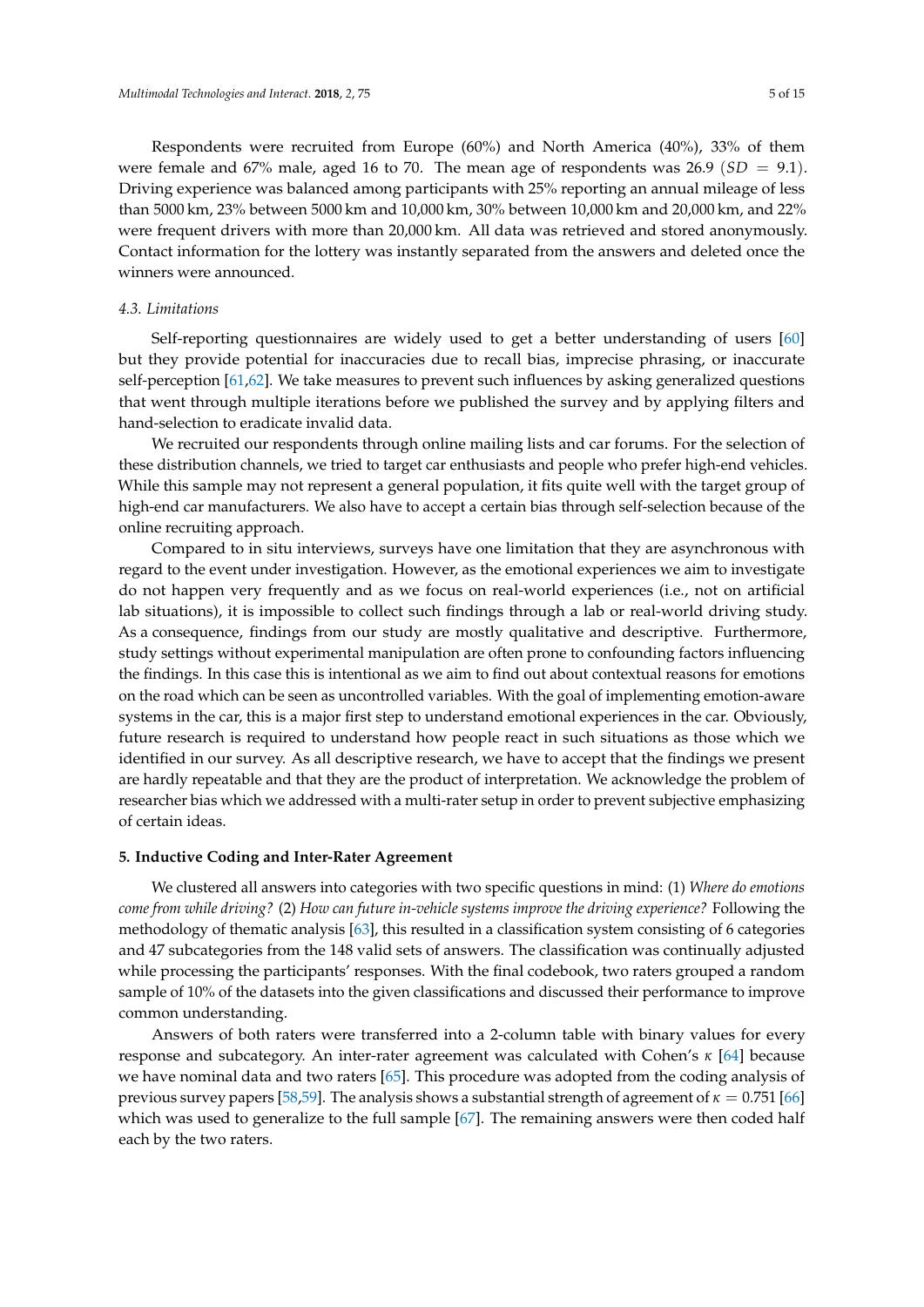## **6. Results**

The answers given by the respondents generally varied in length and detail. Negative stories were not only longer but often also more emotional. The aforementioned method of thematic analysis prepared the qualitative feedback for factor analysis, allowing us to determine correlations among observed events and involved parties in context and their effects on emotions. 13 items showed reasonable factorability, determined by a Kaiser-Meyer-Olkin measure of sampling adequacy of 0.74 (values above 0.6 are recommended [\[68\]](#page-14-3)) and significant results ( $\chi^2_{(78)} = 540.25, p < 0.0001$ ) in Bartlett's test of sphericity. Results of the factor analysis are mentioned where applicable.

## *6.1. Triggers of Emotional Situations while Driving*

Participants remember positive situations in connection with a "feeling of being free" (P134) and "good music" (P148), for example, "Driving on an empty highway at night, with loud music blasting from the speakers, open windows letting the cold night air in and just feeling completely free." (P132). This recurring pattern was also expressed by P140 who said "I put on really loud music and sang along. Because it was so late, the roads were very empty. I felt very relieved and relaxed."—and by P89: "I felt free, enjoyed being alone, and enjoyed the fact that I just do not have to do anything other than drive a car and listen to music while doing some racing."

<span id="page-5-0"></span>Empty roads are often connected with a tendency to "drive spiritedly" (P152, P144). Some drivers explicitly say they enjoyed "the sound of cars" (P144) or their "roaring exhaust" (P136) while doing so. Overall, 20 respondents identified the ride itself as reason for positive emotions (Figure [1\)](#page-5-0).



#### **What context enabled emotional experiences?—258 answers**

Figure 1. Negative experiences (red) were mostly triggered by traffic-related incidents, while positive situations (blue) are connected with nice surroundings, music, enjoyment of the ride and personal interaction.

In contrast to blissful joyrides, most stories which start with reports of traffic violations end in real anger. 45 respondents described the driving quality of others as a reason for negative emotions,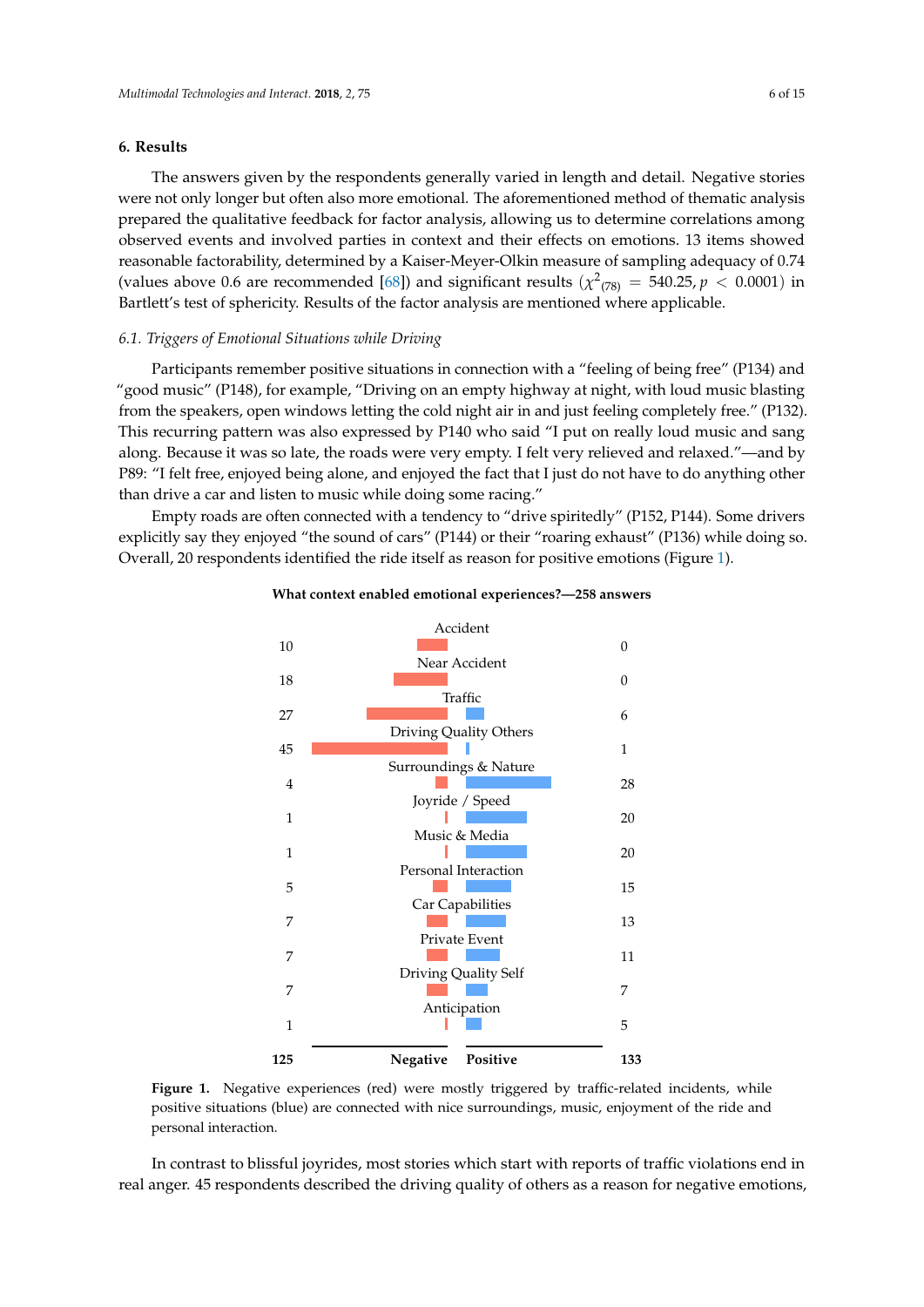<span id="page-6-0"></span>followed by traffic and (near) accidents (Figure [1\)](#page-5-0). Negative situations seem to happen more often on highways, but also on any other road with potentially high car volume. When we filter for involved parties, other traffic participants score highest for negative situations (Figure [2\)](#page-6-0) and the most negatively influencing behavior are traffic violations (Figure [3\)](#page-6-1). Factor analysis shows one component with corresponding factor loadings for traffic violations (0.827) and the wish for better driving of others (0.803) with a high correlation (0.743).



#### **Who else was involved in the Situation? – 154 answers**

<span id="page-6-1"></span>**Figure 2.** The influence of other traffic participants tends to spark negative experiences, whereas friends as passengers are mostly recollected in positive situations.



**How did others behave to enable the Situation? – 97 answers**

**Figure 3.** Positive mood and conversations inside the car are connected to positive emotions, as well as affirmation of the driver's behavior. Traffic violations on the other hand are directly related to disgruntlement.

However, negative experiences cannot only be induced during the ride: drivers also reported that their previous emotional state had an impact on the situation. Prominent examples are overwhelming sadness (P37, P57) and anxiety as a result of previous negative driving experiences (P15, P45). Rides with family members are also reported to have an effect on the emotional state with a moderate correlation of family members (0.588) and their mood (0.573) influencing the driver (0.444).

#### *6.2. Users' Suggestions for Affective Interfaces*

After narrating their emotional experience, respondents had the chance to reflect on what involved parties could have done to improve the situation and how an intelligent vehicle or an in-car assistant should have behaved (Figure [4\)](#page-7-0).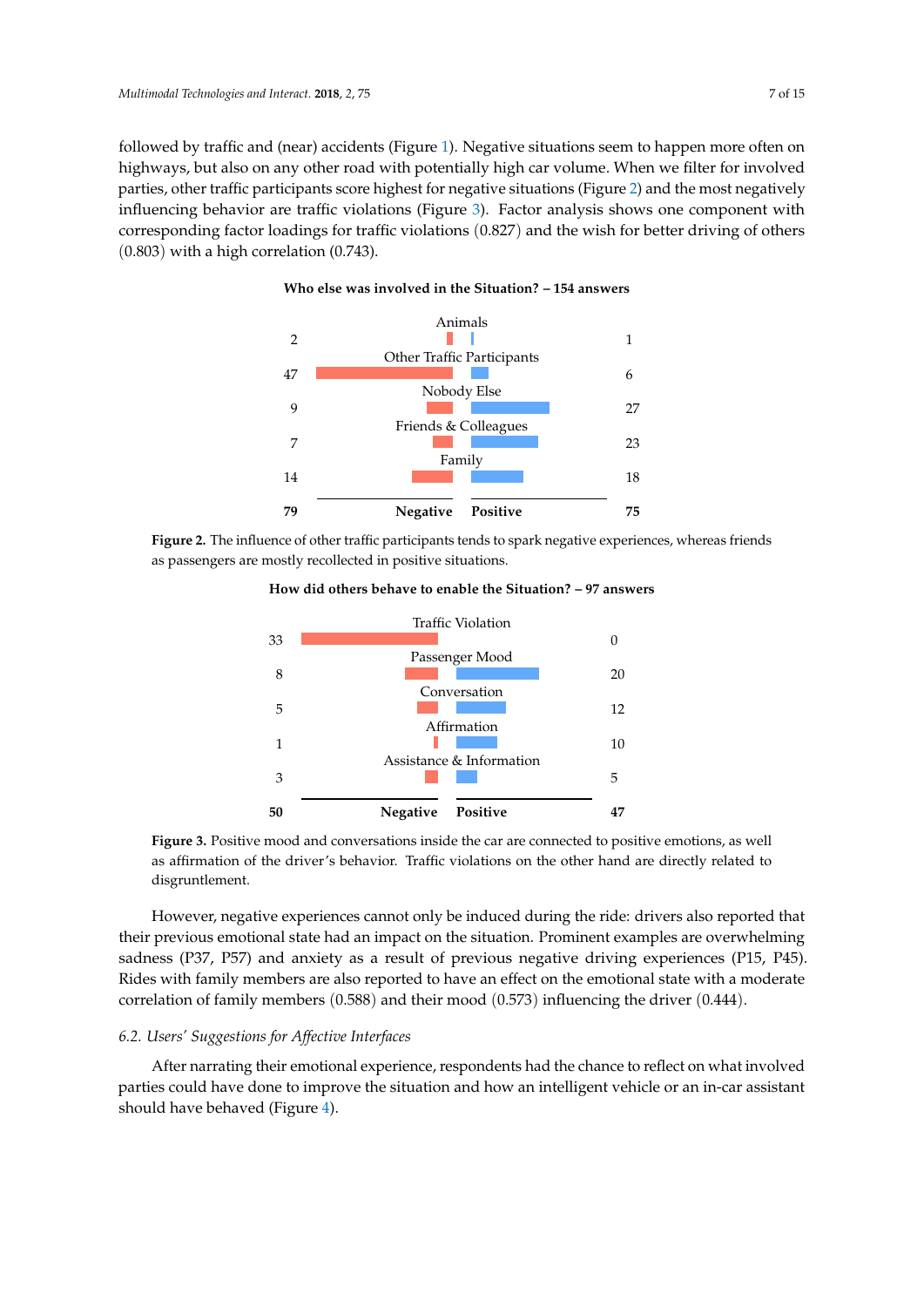<span id="page-7-0"></span>

## **Supposed improvements for an intelligent car assistant – 149 answers**

**Figure 4.** Drivers in negative situations had many ideas for improvement, such as inter-vehicle communication, autonomous driving, improved information management and various media functionalities. Drivers in positive situations provided less input but with similar content, except for the wish that a system should be quiet in nice moments and offer a 'back-to-basic' option for electronic assistance settings.

Drivers in negative situations generally wished for better driving and a more considerate, respectful attitude. Positive situations did obviously not create much input on how to improve the situation, yet drivers expressed an affinity towards personal interaction. We found one component with corresponding factor loadings for positive emotions  $(0.671)$  and the "be quiet" system approach (0.666) with a weak correlation of 0.175.

Many drivers envision future cars to adapt the music according to their feelings, for example, by "automatic mood music starting to play" (P129), by choosing "the perfect next song" (P107), or by adjusting the volume and bass when the music fits the moment (P105). Others wish for a photo function, so they can "re-enjoy the scenery" after the ride (P117).

More safety-relevant features like fatigue detection (P157) or a navigator which calms down the driver in case of a detour (P23) were also mentioned. An approach to comfort the driver has been asked for several times, e.g., by P54: "First the vehicle has to calm me down because once someone loses their nerves they become more susceptible to make mistakes. This can be done with music, light, or the vehicle speaking back to me. Second the vehicle should help me get out of the situation itself and make sure I got back to the correct mood."—another respondent wants the system to "recognize the negative emotions and ask the driver to stop, I do not think he should be deprived of control, maybe only on request" (P37). Of course the system could also monitor other passengers' emotional states, e.g., kids on the backseat or the nervous occupant in the passenger seat—and adapt its capabilities accordingly. P165 envisioned an autonomous vehicle which can detect their mother and "replicate my mother's driving style rather than my own to make her feel more comfortable in the car".

Many respondents equated future cars with self-driving cars, from which they expect the ability to avoid dangerous situations, even if caused by the driver (e.g., P4, P12, P49, P57, P62, P66, P74). P4 said an interface for autonomous vehicles should in case of an incident "rationally analyze and explain the situation" to calm down the passengers. P62 predicted that in the future "a system can see one car moving much faster than the flow and force a gentle slowdown" to ensure road safety.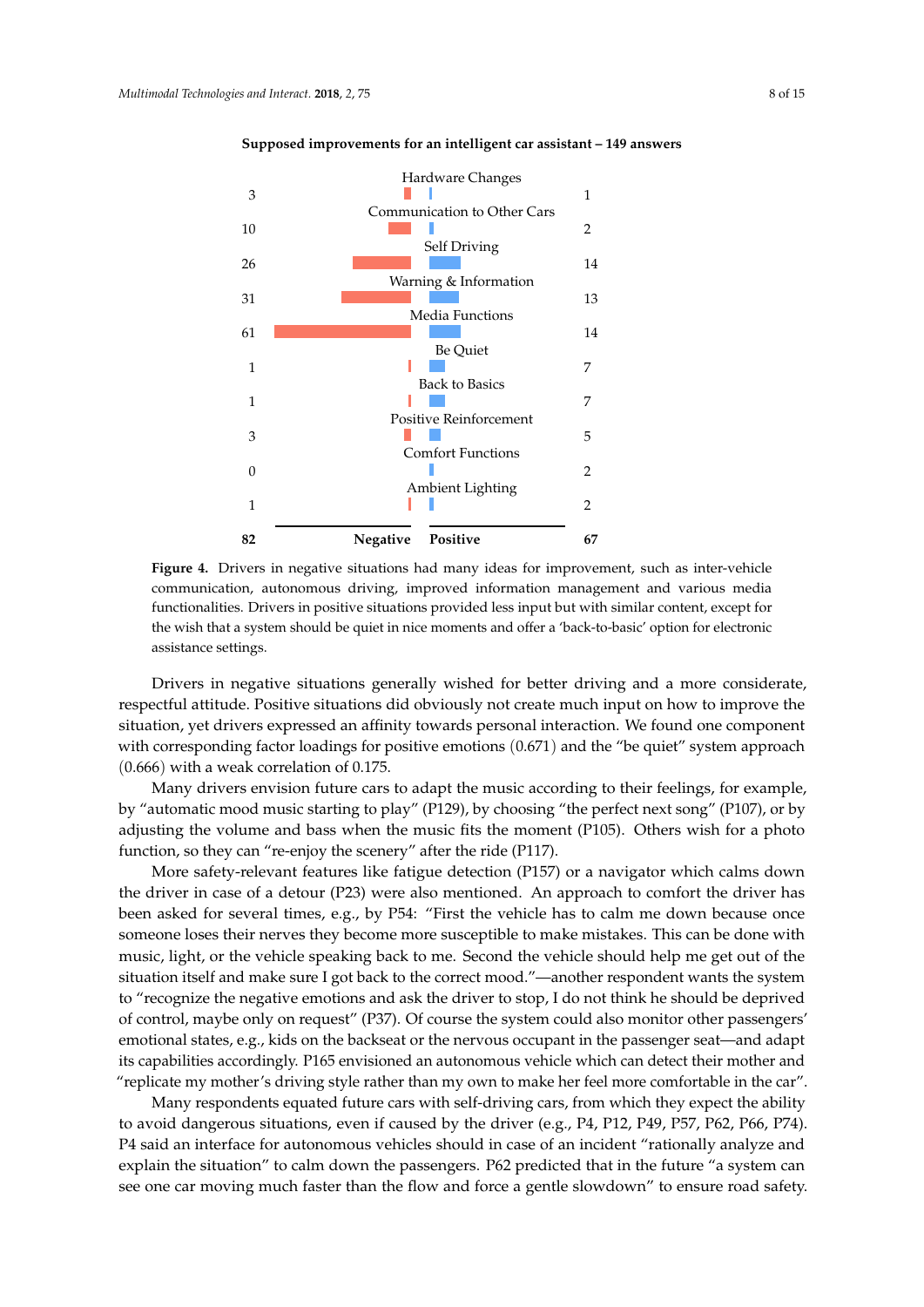This notion of imposed compliance to traffic rules has also been suggested by many respondents: P121 wrote "the situation as a whole would be better if vehicles prevented/discouraged breaking rules" and P71 stated that "ideally, a fully smart car would just have made the stop and checked for traffic on its own without relying on the driver to actually comply".

Users want to use self-driving cars to make better use of their time. Interfaces can support them by e.g., tinting the windows so they "could not see anything at all [of the outsides] and could focus entirely on people or work" (P30), or by allowing them to rest while "the vehicle could stop and start by itself in traffic" (P65). Others want the car to take over so they can party with their friends (P91).

If we remember the many cases of positive situations involving joyrides, we can see the point of system functionalities designed to enable these experiences. P81 suggests "a future system would have been able to recognize that positive emotions had arisen through challenging driving passages and could have proposed similar/more challenging routes on its own". Other drivers wish for a system which can warn them of close-by traffic so they can safely speed when the streets are empty and slow down when it is unsafe to do so (e.g., P151, P158). The functionality to "plan routes and stops according to scenic views" (P131) has also been asked for multiple times.

A group of respondents in favor of joyful driving (P135, P136, P139, P142, P143, P145, P147, P148, P155) share the opinion that a modern interface "would ruin this particular experience [of a joyride]" (P152) and that modern cars "are inherently less exciting as they take away some of the control from the driver" (P147). They wish for a "back-to-basics mode" (P135) which allows for "a manual override so that [they are] actually driving" (P142) and turns down all interactions to let "the passengers just enjoy it, at least for a while" (P148).

Another impulse comes from two respondents who felt positively reinforced after receiving a thank you gesture from another driver (P101, P124): they proposed a feature to "convey nice thoughts to other drivers" (P101), which could be achieved through external signals or direct communication. This could also be used to detect an inevitable collision and warn the passengers (P17). Inter-vehicle communication has been mentioned comparably often by drivers who already use additional information channels, e.g., info by co-driver / radio (correlation of 0.257). They suggest autonomous vehicles should communicate with each other to optimize the flow of traffic (P67) and with drivers of non-automated cars to clarify their intentions (P60). Drivers could use this channel in unclear situations to "ask for permission, which you cannot do with the blinking lights" (P53). Some also favored that drivers who violate traffic rules could be criticized through such a connection between cars (P43, P46, P29, P21).

#### **7. Design Recommendations for Future Automotive User Interfaces**

Based on the statements of 148 drivers, we identified a set of propositions for designers of future automotive interfaces with a focus on affective features and needs arising through the automation of the driving task. These 7 design recommendations are the main themes which emerged from a thematic analysis. Direct quotations are used to provide a means of member checking for the user sample [\[63\]](#page-13-20).

**Drivers Want the Interface to Respond Empathically and Focus On Their Well-Being** Over 50% of the participants supposed affective functionalities, such as adaptive music (e.g., playlist, volume, equalizer), empathic voice interaction, encouragement in difficult situations, or ambient lighting. The system could also help by monitoring the kids on the backseat or by adapting the driving style if sensitivity or motion sickness are detected in passengers (e.g., P145).

**Drivers Want the Navigation to Take Into Account the Emotional Aspects of the Route** Respondents suggest that routes are chosen according to the expected effects on the driver and passengers [\[69\]](#page-14-4). When they are in an adventurous mood a challenging backcountry road would be better than when they want to arrive at their destination quickly (e.g., P81, P138). Drivers on a joyride would prefer empty roads, families on a Sunday trip would enjoy scenic mountain routes with picnic stops, and so forth (e.g., P112, P132).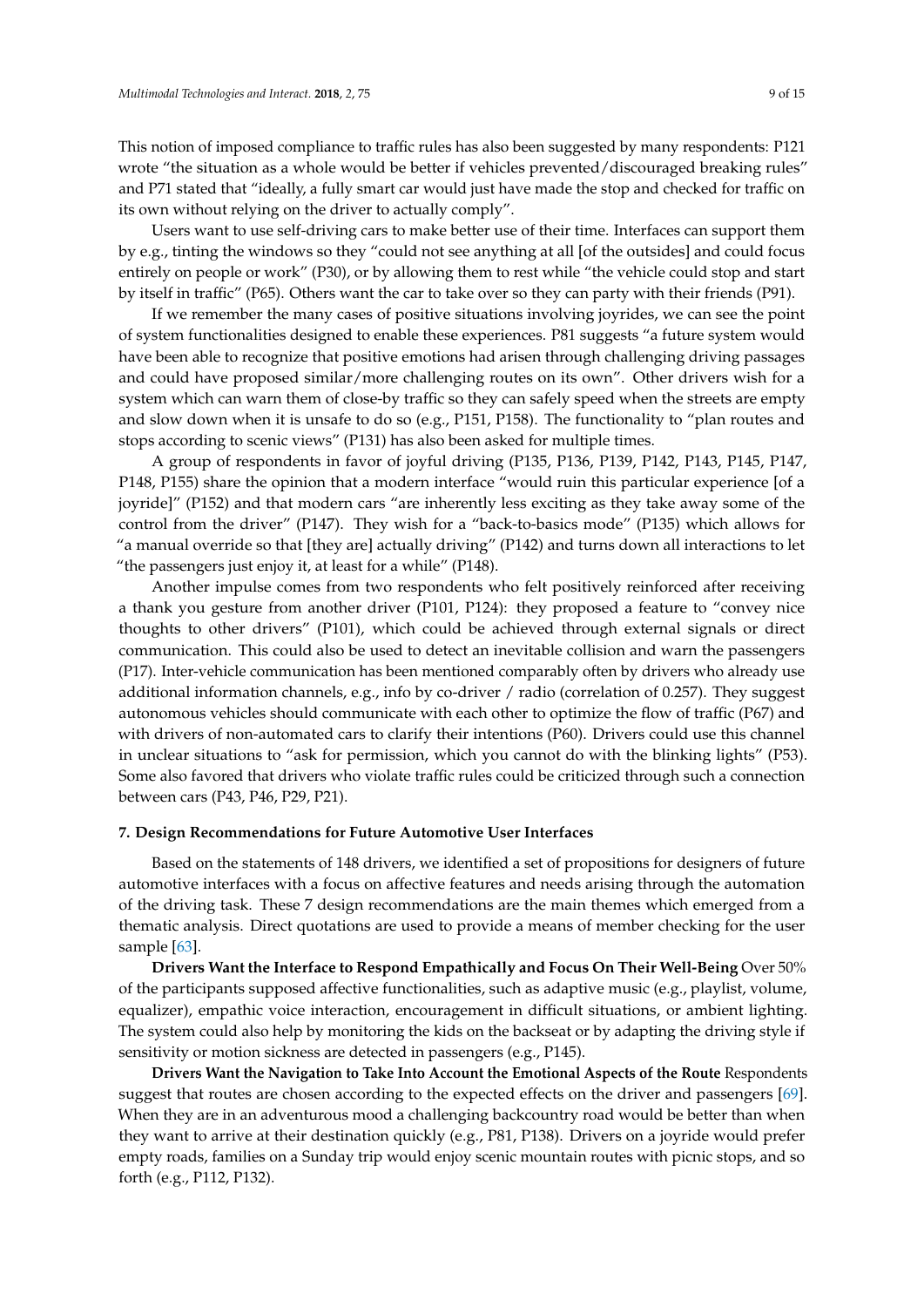**Drivers Sometimes Want to Hand Over Responsibility** Some respondents (40) state that they would like to switch to autonomous driving in certain situations, e.g., in bad traffic or when they want to have some private time. This also shows in the correlation of negative emotions and traffic violations (see Figure [3\)](#page-6-1).

**Drivers Want to Take Back Control for Fun** Drivers occasionally want to turn off automation and even safety features to experience the pleasure of driving. Several users (e.g., P136, P144, P152) independently suggested a driving mode with very limited electronic support functionalities, which allows them to enjoy the ride more roughly in certain situations.

**Drivers Want to Spend Their Time More Efficiently** When not driving manually, future cars should enable their passengers to be undisturbed while enjoying music, working, or relaxing. Users want to focus on interacting with other passengers or even party inside the vehicle. The car could also save them time by running errands on its own (e.g., P30, P81, P142, P143).

**Drivers Want Inter-Vehicle Communication** Communication between vehicles is expected in modern traffic scenarios. Connected cars can so communicate with each other and with infrastructure to optimize the ride. Seemingly users also want to use this channel to thank other drivers (P101, P124), communicate intentions or ask for permission (P60, P53), or to quickly distribute safety-relevant information (P17, P67).

**Drivers Want the Car to Make Driving More Safe** Future cars should be able to intervene when the driver is about to cause an accident (e.g., P2, P7, P28, P34) but also take into account the driver's experience (P64). Such a system could address past mistakes and teach the driver how to avoid them in the future (P21, P29, P43, P46). For this functionality we need a long-time driver model to manage the driver's preferences and abilities.

#### **8. Conclusions and Future Work**

The first part of our results describes actual experiences of drivers and the circumstances that led to an emotional situation. We learn, for example, that highways show a higher occurrence of negative emotions than other streets. We can take this statement as inspiration to build route recommendations based on the passengers' emotional states [\[69\]](#page-14-4). Other testimonies about the situation itself can synchronously be applied in automotive research (e.g., to define use cases for autonomous driving or in-vehicle assistants).

From discussions within the community, we know that context is seen as a promising first pointer for an estimation of driver emotions [\[70\]](#page-14-5). Previous work on driving contexts employed similar qualitative methods as we do, however only looked at very specific states like angry driving [\[71\]](#page-14-6) or the effects of emotions on driving performance [\[7](#page-10-5)[,72\]](#page-14-7). We fill this gap with a wider catchment area of generally positive and negative emotions. This new knowledge can be used for practical applications which analyze context data to inform the driver state. First approaches for the sensory realization of such systems have been presented recently [\[73,](#page-14-8)[74\]](#page-14-9), a production system would however require the deployment of those sensors in a fleet of vehicles to collect sufficient data and the according ground truths necessary for adequate machine learning algorithms.

The second part consists of an approach of ideation, contributing general research directions for HCI researchers focussing on future HMI concepts. The reported statements are only a manageable excerpt to give a glimpse on the received feedback. Participants describe systems taking care of the passengers' well-being, which could also be applied on school buses to check on our kids. They also remind us to think about the subjects's feelings about being monitored. Will autonomous cars which adapt their driving style to the passengers' preferences be accepted by other traffic participants, or other passengers? We also found ideas within the drivers' responses which have already been evaluated before, like an inter-vehicle feedback system [\[75\]](#page-14-10). These concepts could gain new momentum as we show users actively propose them. A next step could be the assessment of those prototypes with respect to user expectations, acceptance, and reactance [\[76](#page-14-11)[,77\]](#page-14-12).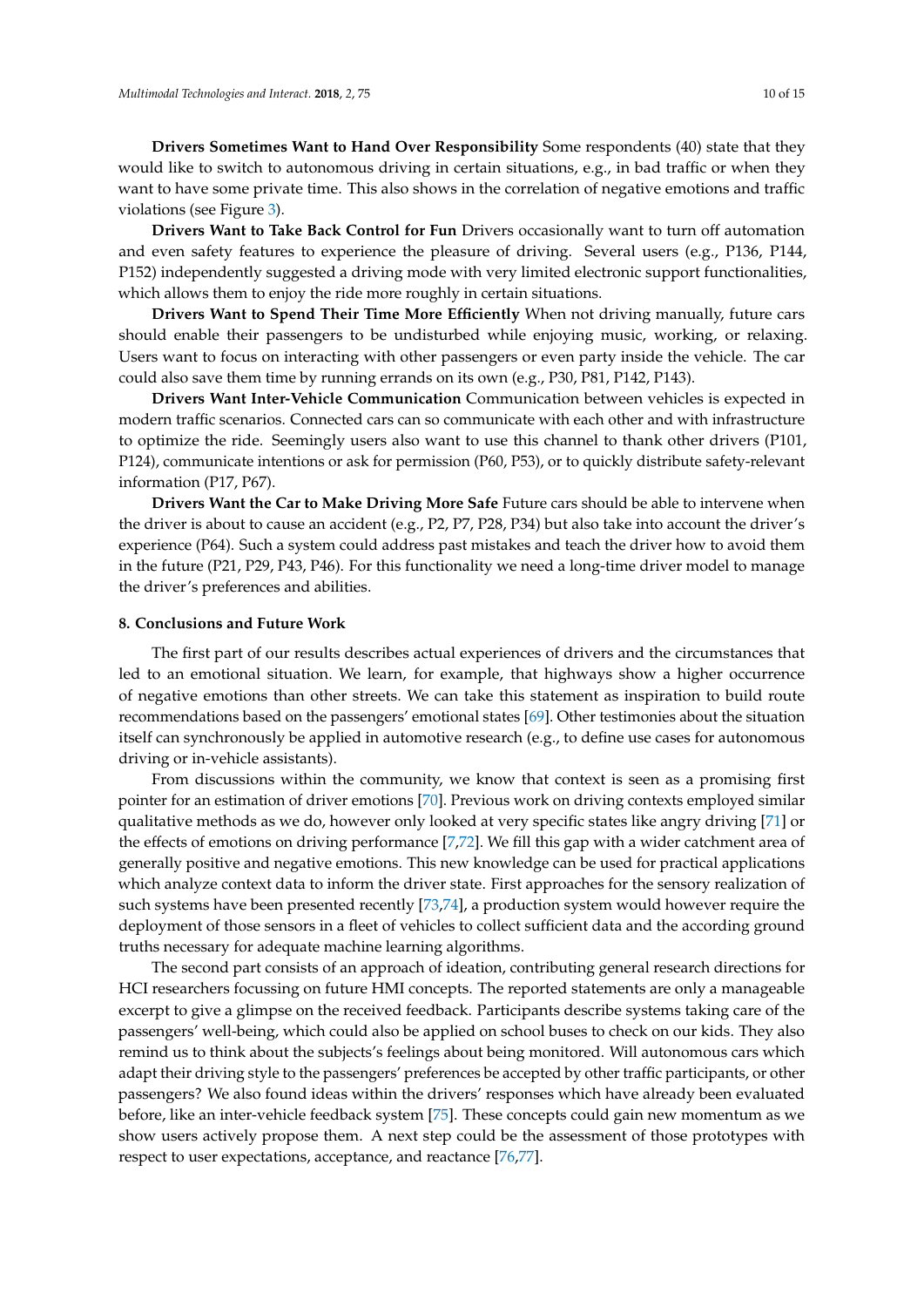Another direction of research we want to provoke are feasibility studies on how to actually incorporate required technologies into the car. Affective interfaces depend on robust emotion detection, artificial intelligence, and are influenced by data protection legislation. This can be implemented with cameras, physiological sensors, or connected consumer devices such as smart watches and phones. Autonomous driving needs vast amounts of input data, high computing capacities, and is already heavily regulated. How can we make these visions reality while concurrently combining societal goals like the eradication of fatal traffic accidents [\[78\]](#page-14-13) with the wish to drive manually for fun? We are excited to see the future development of research on affective systems and hope to provide a groundwork for designers with the identified ideas for future automotive UIs.

Such a paradigm shift has happened before in the field of mobile phones where some of the established assumptions on user needs (e.g., need for long battery life) made way for newer needs and in doing so rendered established (and less flexible) manufacturers insignificant [\[79\]](#page-14-14).

We present a set of seven design recommendations for future in-car user interfaces which we hope to be adapted by designers as groundwork in order to create the future of automotive HMI.

**Author Contributions:** Conceptualization: M.B., B.P. and F.A.; Investigation: MB; Methodology: M.B., B.P. and F.A.; Supervision: B.P. and F.A;. Visualization: M.B.; Writing–original draft: M.B.; Writing–review and editing, M.B., B.P. and F.A.

**Funding:** This work was funded, in part, by the Bavarian State Ministry of Education, Science and the Arts in the framework of the Center Digitization.Bavaria (ZD.B) and by the German Research Foundation (DFG), Grant No. AL 1899/2-1.

**Conflicts of Interest:** The authors declare no conflict of interest.

## **References**

- <span id="page-10-0"></span>1. Islinger, T.; Köhler, T.; Wolff, C. Human Modeling in a Driver Analyzing Context: Challenge and Benefit. In Proceedings of the 3rd International Conference on Automotive User Interfaces and Interactive Vehicular Applications, Salzburg, Austria, 30 November–2 December 2011; ACM: New York, NY, USA, 2011; pp. 99–104.
- <span id="page-10-1"></span>2. Coughlin, J.F.; Reimer, B.; Mehler, B. Monitoring, Managing, and Motivating Driver Safety and Well-Being. *IEEE Pervasive Comput.* **2011**, *10*, 14–21. [\[CrossRef\]](http://dx.doi.org/10.1109/MPRV.2011.54)
- <span id="page-10-2"></span>3. SAE. *Taxonomy and Definitions for Terms Related to on-Road Motor Vehicle Automated Driving Systems*; SAE: Warrendale, PA, USA, 2018; p. 35.
- <span id="page-10-3"></span>4. Miller, D.; Sun, A.; Johns, M.; Ive, H.; Sirkin, D.; Aich, S.; Ju, W. Distraction Becomes Engagement in Automated Driving. *Proc. Hum. Factors Ergon. Soc. Annu. Meet.* **2015**, *59*, 1676–1680. [\[CrossRef\]](http://dx.doi.org/10.1177/1541931215591362)
- <span id="page-10-4"></span>5. Eyben, F.; Wöllmer, M.; Poitschke, T.; Schuller, B.; Blaschke, C.; Färber, B.; Nguyen-Thien, N. Emotion on the Road: Necessity, Acceptance, and Feasibility of Affective Computing in the Car. *Adv. Hum.-Comp. Interact.* **2010**, *2010*, 5. [\[CrossRef\]](http://dx.doi.org/10.1155/2010/263593)
- 6. Fakhrhosseini, S.M.; Landry, S.; Tan, Y.Y.; Bhattarai, S.; Jeon, M. If You'Re Angry, Turn the Music on: Music Can Mitigate Anger Effects on Driving Performance. In Proceedings of the 6th International Conference on Automotive User Interfaces and Interactive Vehicular Applications, Seattle, WA, USA, 17–19 September 2014; ACM: New York, NY, USA, 2014; pp. 18:1–18:7.
- <span id="page-10-5"></span>7. Jeon, M.; Yim, J.B.; Walker, B.N. An Angry Driver is Not the Same As a Fearful Driver: Effects of Specific Negative Emotions on Risk Perception, Driving Performance, and Workload. In Proceedings of the 3rd International Conference on Automotive User Interfaces and Interactive Vehicular Applications, Salzburg, Austria, 30 November–2 December 2011; ACM: New York, NY, USA, 2011; pp. 137–142.
- <span id="page-10-6"></span>8. Zimasa, T.; Jamson, S.; Henson, B. Are happy drivers safer drivers? Evidence from hazard response times and eye tracking data. *Transp. Res. Part F Traffic Psychol. Behav.* **2017**, *46*, 14–23. [\[CrossRef\]](http://dx.doi.org/10.1016/j.trf.2016.12.005)
- <span id="page-10-7"></span>9. Jeon, M.; Walker, B.N. What to detect? Analyzing Factor Structures of Affect in Driving Contexts for an Emotion Detection and Regulation System. *Proc. Hum. Factors Ergon. Soc. Annu. Meet.* **2011**, *55*, 1889–1893. [\[CrossRef\]](http://dx.doi.org/10.1177/1071181311551393)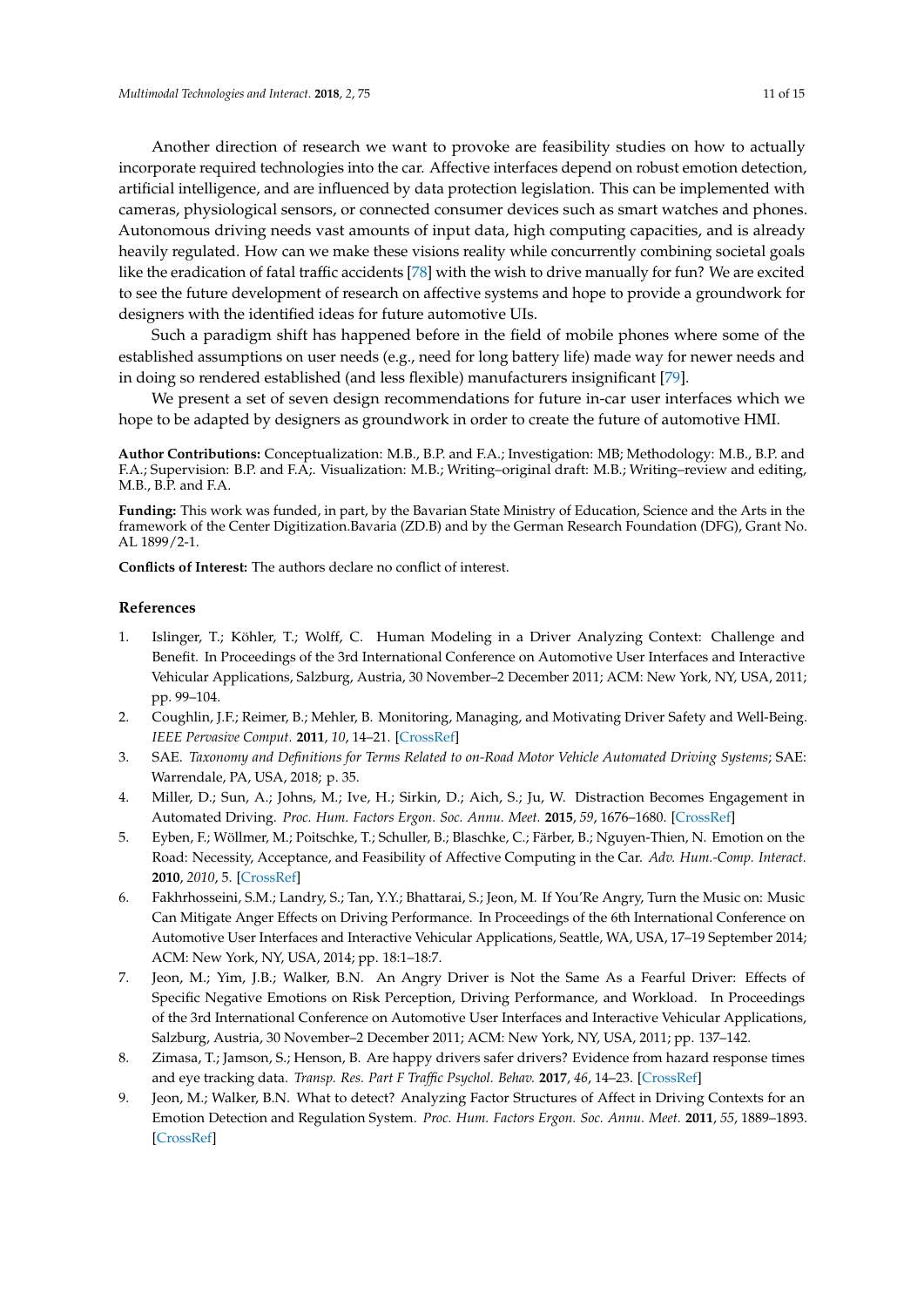- <span id="page-11-0"></span>10. Riener, A.; Jeon, M.; Alvarez, I.; Frison, A.K. Driver in the Loop: Best Practices in Automotive Sensing and Feedback Mechanisms. In *Automotive User Interfaces: Creating Interactive Experiences in the Car*; Meixner, G., Müller, C., Eds.; Springer International Publishing: Cham, Switzerland, 2017; pp. 295–323.
- <span id="page-11-1"></span>11. Abraham, H.; Reimer, B.; Seppelt, B.; Fitzgerald, C.; Mehler, B.; Coughlin, J.F. *Consumer Interest in Automation: Preliminary Observations Exploring a Year's Change*; Technical Report 2017-2; Massachusetts Institute of Technology AgeLab: Cambridge, MA, USA, 2017.
- <span id="page-11-2"></span>12. Scott-Parker, B. Emotions, behaviour, and the adolescent driver: A literature review. *Transp. Res. Part F Traffic Psychol. Behav.* **2017**, *50*, 1–37. [\[CrossRef\]](http://dx.doi.org/10.1016/j.trf.2017.06.019)
- <span id="page-11-3"></span>13. Kun, A.L.; Paek, T.; Medenica, V.; Memarović, N.; Palinko, O. Glancing at Personal Navigation Devices Can Affect Driving: Experimental Results and Design Implications. In Proceedings of the 1st International Conference on Automotive User Interfaces and Interactive Vehicular Applications, Essen, Germany, 21–22 September 2009; ACM: New York, NY, USA, 2009; pp. 129–136.
- <span id="page-11-4"></span>14. Tchankue, P.; Wesson, J.; Vogts, D. The Impact of an Adaptive User Interface on Reducing Driver Distraction. In Proceedings of the 3rd International Conference on Automotive User Interfaces and Interactive Vehicular Applications, Salzburg, Austria, 30 November–2 December 2011; ACM: New York, NY, USA, 2011; pp. 87–94.
- <span id="page-11-5"></span>15. National Highway Traffic Safety Administration. *Visual-Manual NHTSA Driver Distraction Guidelines for in-Vehicle Electronic Devices*; National Highway Traffic Safety Administration (NHTSA), Department of Transportation (DOT): Washington, DC, USA, 2012.
- <span id="page-11-6"></span>16. Roider, F.; Rümelin, S.; Pfleging, B.; Gross, T. The Effects of Situational Demands on Gaze, Speech and Gesture Input in the Vehicle. In Proceedings of the 9th ACM International Conference on Automotive User Interfaces and Vehicular Applications, Oldenburg, Germany, 24–27 September 2017; ACM: New York, NY, USA, 2017.
- <span id="page-11-7"></span>17. Meschtscherjakov, A.; Wilfinger, D.; Scherndl, T.; Tscheligi, M. Acceptance of Future Persuasive In-car Interfaces towards a More Economic Driving Behaviour. In Proceedings of the 1st International Conference on Automotive User Interfaces and Interactive Vehicular Applications, Essen, Germany, 21–22 September 2009; ACM: New York, NY, USA, 2009; pp. 81–88.
- <span id="page-11-8"></span>18. Knobel, M.; Hassenzahl, M.; Männlein, S.; Lamara, M.; Schumann, J.; Eckoldt, K.; Laschke, M.; Butz, A. Become a Member of the Last Gentlemen: Designing for Prosocial Driving. In Proceedings of the 6th International Conference on Designing Pleasurable Products and Interfaces, Newcastle upon Tyne, UK, 3–5 September 2013; ACM: New York, NY, USA, 2013; pp. 60–66.
- <span id="page-11-9"></span>19. Kumar, M.; Kim, T. Dynamic Speedometer: Dashboard Redesign to Discourage Drivers from Speeding. In Proceedings of the CHI '05 Extended Abstracts on Human Factors in Computing Systems, Portland, OR, USA, 2–7 April 2005; ACM: New York, NY, USA, 2005; pp. 1573–1576.
- <span id="page-11-10"></span>20. Nass, C.; Jonsson, I.M.; Harris, H.; Reaves, B.; Endo, J.; Brave, S.; Takayama, L. Improving Automotive Safety by Pairing Driver Emotion and Car Voice Emotion. In Proceedings of the CHI '05 Extended Abstracts on Human Factors in Computing Systems, Portland, OR, USA, 2–7 April 2005; ACM: New York, NY, USA, 2005; pp. 1973–1976.
- <span id="page-11-11"></span>21. Velusamy, S.; Kannan, H.; Anand, B.; Sharma, A.; Navathe, B. A method to infer emotions from facial Action Units. In Proceedings of the 2011 IEEE International Conference on Acoustics, Speech and Signal Processing (ICASSP), Prague, Czech Republic, 22–27 May 2011; IEEE: Prague, Czech Republic, 2011; pp. 2028–2031.
- <span id="page-11-12"></span>22. Hoch, S.; Althoff, F.; McGlaun, G.; Rigoll, G. Bimodal fusion of emotional data in an automotive environment. In Proceedings of the 2005 IEEE International Conference on Acoustics, Speech, and Signal Processing, Philadelphia, PA, USA, 18–23 March 2005; IEEE: Philadelphia, PA, USA, 2005; Volume 2, pp. ii/1085–ii/1088.
- <span id="page-11-13"></span>23. Melnicuk, V.; Birrell, S.; Crundall, E.; Jennings, P. Towards hybrid driver state monitoring: Review, future perspectives and the role of consumer electronics. In Proceedings of the 2016 IEEE Intelligent Vehicles Symposium (IV), Gothenburg, Sweden, 19–22 June 2016; IEEE: Gothenburg, Sweden, 2016; pp. 1392–1397.
- <span id="page-11-14"></span>24. Braun, M. Are Autonomous Vehicles The Sentient Robots We Were Promised? In Proceedings of the CHI '18 Workshop: Interacting with Autonomous Vehicles: Learning from other Domains, Montreal, QC, Canada, 21–26 April 2018; ACM: New York, NY, USA, 2018.
- <span id="page-11-15"></span>25. Pantic, M.; Sebe, N.; Cohn, J.F.; Huang, T. Affective Multimodal Human-computer Interaction. In Proceedings of the 13th Annual ACM International Conference on Multimedia, Singapore, 6–12 November 2005; ACM: New York, NY, USA, 2005; pp. 669–676.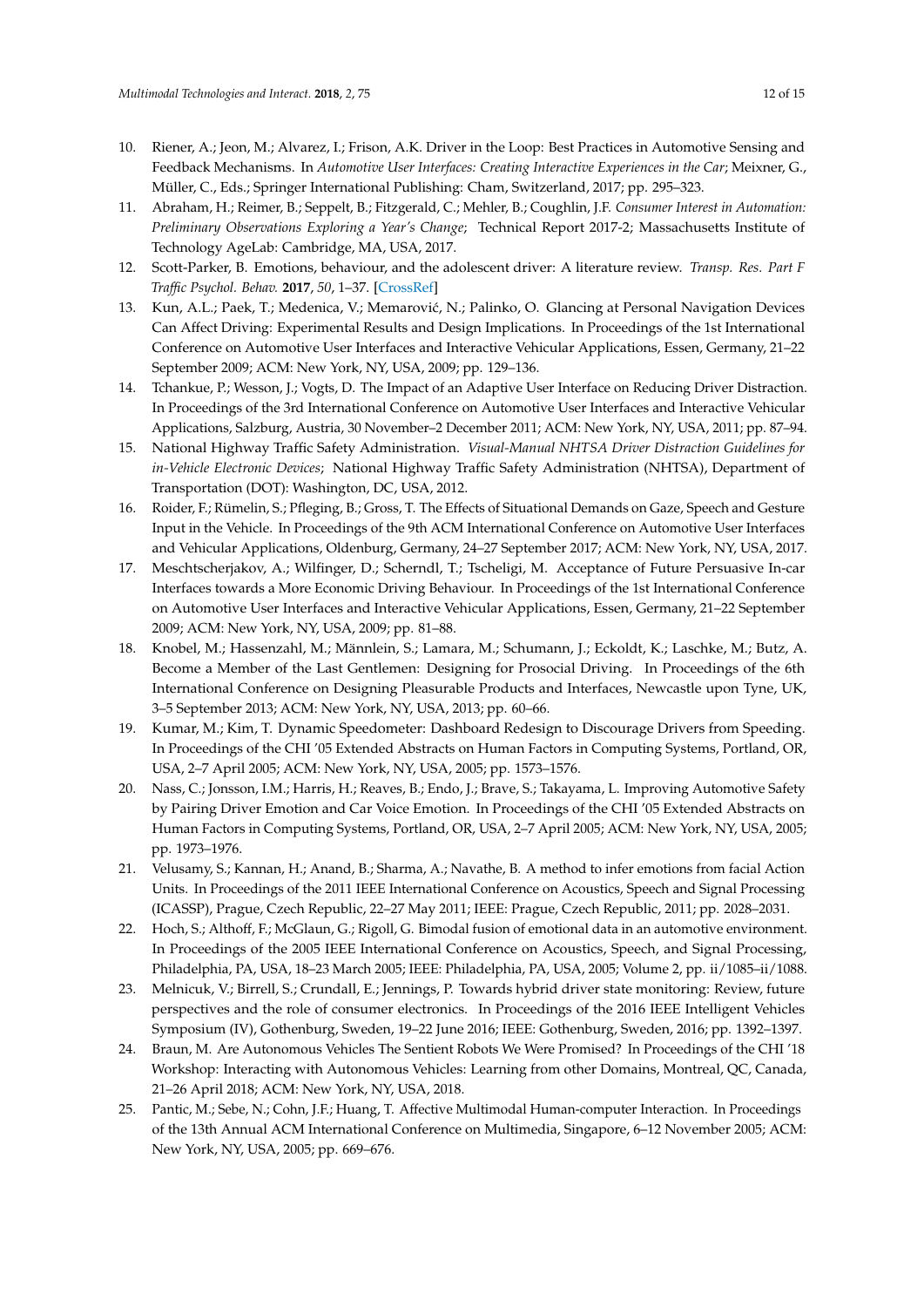- <span id="page-12-0"></span>26. Kushlev, K.; Cardoso, B.; Pielot, M. Too Tense for Candy Crush: Affect Influences User Engagement with Proactively Suggested Content. In Proceedings of the 19th International Conference on Human-Computer Interaction with Mobile Devices and Services, Singapore, 9–12 September 2017; ACM: New York, NY, USA, 2017; pp. 13:1–13:6.
- <span id="page-12-1"></span>27. Slovák, P.; Tennent, P.; Reeves, S.; Fitzpatrick, G. Exploring Skin Conductance Synchronisation in Everyday Interactions. In Proceedings of the 8th Nordic Conference on Human-Computer Interaction: Fun, Fast, Foundational, Helsinki, Finland, 26–30 October 2014; ACM: New York, NY, USA, 2014; pp. 511–520.
- <span id="page-12-2"></span>28. Riener, A.; Ferscha, A.; Aly, M. Heart on the Road: HRV Analysis for Monitoring a Driver's Affective State. In Proceedings of the 1st International Conference on Automotive User Interfaces and Interactive Vehicular Applications, Essen, Germany, 21–22 September 2009; ACM: New York, NY, USA, 2009; pp. 99–106.
- <span id="page-12-3"></span>29. Schmidt, A.; Beigl, M.; Gellersen, H.W. There is more to context than location. *Comput. Gr.* **1999**, *23*, 893–901. [\[CrossRef\]](http://dx.doi.org/10.1016/S0097-8493(99)00120-X)
- <span id="page-12-4"></span>30. Wickens, C.M.; Wiesenthal, D.L.; Flora, D.B.; Flett, G.L. Understanding driver anger and aggression: Attributional theory in the driving environment. *J. Exp. Psychol. Appl.* **2011**, *17*, 354–370. [\[CrossRef\]](http://dx.doi.org/10.1037/a0025815) [\[PubMed\]](http://www.ncbi.nlm.nih.gov/pubmed/21988326)
- <span id="page-12-5"></span>31. Rödel, C.; Stadler, S.; Meschtscherjakov, A.; Tscheligi, M. Towards Autonomous Cars: The Effect of Autonomy Levels on Acceptance and User Experience. In Proceedings of the 6th International Conference on Automotive User Interfaces and Interactive Vehicular Applications, Seattle, WA, USA, 17–19 September 2014; ACM: New York, NY, USA, 2014; pp. 11:1–11:8.
- <span id="page-12-6"></span>32. Lenorovitz, J. How in the World Did We Ever Get into That Mode? Mode Error and Awareness in Supervisory Control. *Hum. Factors* **1995**, *37*, 5–19.
- <span id="page-12-7"></span>33. Endsley, M.R.; Kiris, E.O. The Out-of-the-Loop Performance Problem and Level of Control in Automation. *Hum. Factors* **1995**, *37*, 381–394. [\[CrossRef\]](http://dx.doi.org/10.1518/001872095779064555)
- <span id="page-12-8"></span>34. Koo, J.; Kwac, J.; Ju, W.; Steinert, M.; Leifer, L.; Nass, C. Why did my car just do that? Explaining semi-autonomous driving actions to improve driver understanding, trust, and performance. *Int. J. Interact. Des. Manuf.* **2015**, *9*, 269–275. [\[CrossRef\]](http://dx.doi.org/10.1007/s12008-014-0227-2)
- <span id="page-12-9"></span>35. Kerschbaum, P.; Lorenz, L.; Hergeth, S.; Bengler, K. Designing the human-machine interface for highly automated cars—Challenges, exemplary concepts and studies. In Proceedings of the 2015 IEEE International Workshop on Advanced Robotics and its Social Impacts (ARSO), Lyon, France, 1–3 July 2015; IEEE: Lyon, France, 2015; pp. 1–6. .
- <span id="page-12-10"></span>36. Kun, A.L.; Boll, S.; Schmidt, A. Shifting Gears: User Interfaces in the Age of Autonomous Driving. *IEEE Pervasive Comput.* **2016**, *15*, 32–38. [\[CrossRef\]](http://dx.doi.org/10.1109/MPRV.2016.14)
- <span id="page-12-11"></span>37. Das, S.; Sekar, A.; Chen, R.; Kim, H.C.; Wallington, T.J.; Williams, E. Impacts of Autonomous Vehicles on Consumers Time-Use Patterns. *Challenges* **2017**, *8*, 32. [\[CrossRef\]](http://dx.doi.org/10.3390/challe8020032)
- <span id="page-12-12"></span>38. Helldin, T.; Falkman, G.; Riveiro, M.; Davidsson, S. Presenting System Uncertainty in Automotive UIs for Supporting Trust Calibration in Autonomous Driving. In Proceedings of the 5th International Conference on Automotive User Interfaces and Interactive Vehicular Applications, Eindhoven, The Netherlands, 28–30 October 2013; ACM: New York, NY, USA, 2013; pp. 210–217.
- <span id="page-12-13"></span>39. Schroeter, R.; Steinberger, F. PokÉMon DRIVE: Towards Increased Situational Awareness in Semi-automated Driving. In Proceedings of the 28th Australian Conference on Computer-Human Interaction, Launceston, Australia, 29 November–2 December 2016; ACM: New York, NY, USA, 2016; pp. 25–29.
- <span id="page-12-14"></span>40. Ive, H.P.; Sirkin, D.; Miller, D.; Li, J.; Ju, W. "Don'T Make Me Turn This Seat Around!": Driver and Passenger Activities and Positions in Autonomous Cars. In Proceedings of the 7th International Conference on Automotive User Interfaces and Interactive Vehicular Applications, Nottingham, UK, 1–3 September 2015; ACM: New York, NY, USA, 2015; pp. 50–55.
- <span id="page-12-15"></span>41. Osswald, S.; Sundström, P.; Tscheligi, M. The Front Seat Passenger: How to Transfer Qualitative Findings into Design. *Int. J. Veh. Technol.* **2013**. [\[CrossRef\]](http://dx.doi.org/10.1155/2013/972570)
- <span id="page-12-16"></span>42. Wilfinger, D.; Meschtscherjakov, A.; Murer, M.; Osswald, S.; Tscheligi, M. Are We There Yet? A Probing Study to Inform Design for the Rear Seat of Family Cars. In *Proceedings of the Human-Computer Interaction— INTERACT 2011: 13th IFIP TC 13 International Conference, Lisbon, Portugal, 5–9 September 2011, Part II*; Campos, P., Graham, N., Jorge, J., Nunes, N., Palanque, P., Winckler, M., Eds.; Springer: Berlin/Heidelberg, Germany, 2011; pp. 657–674.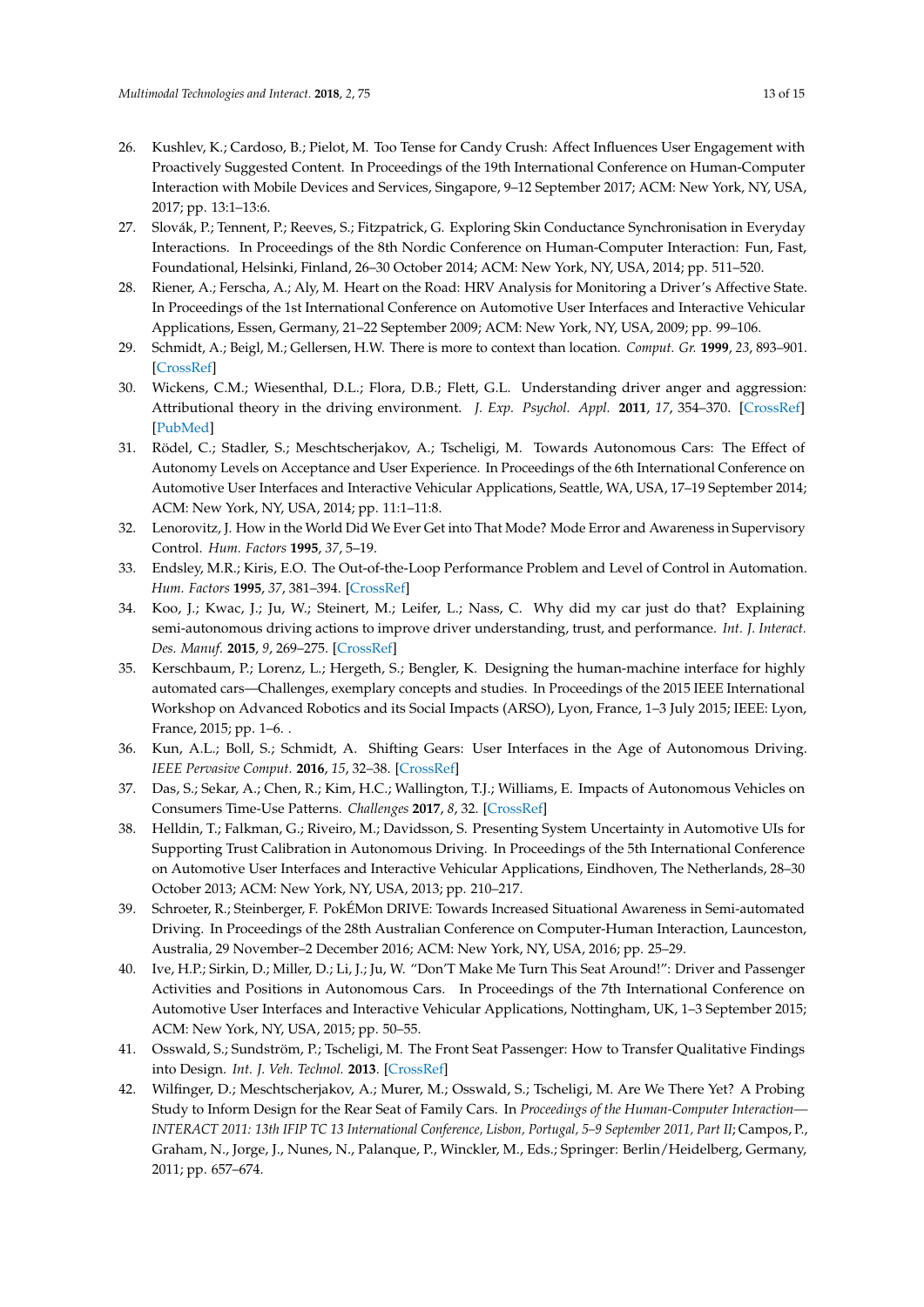- <span id="page-13-0"></span>43. Ferati, M.; Murano, P.; Anthony Giannoumis, G. Universal Design of User Interfaces in Self-driving Cars. In *Advances in Design for Inclusion*; Di Bucchianico, G., Kercher, P.F., Eds.; Springer International Publishing: Cham, Switzerland, 2018; pp. 220–228.
- <span id="page-13-1"></span>44. Voinescu, A.; Morgan, P.L.; Alford, C.; Caleb-Solly, P. Investigating Older Adults' Preferences for Functions Within a Human-Machine Interface Designed for Fully Autonomous Vehicles. In *Human Aspects of IT for the Aged Population. Applications in Health, Assistance, and Entertainment*; Zhou, J., Salvendy, G., Eds.; Springer International Publishing: Cham, Switzerland, 2018; pp. 445–462.
- <span id="page-13-2"></span>45. Fagnant, D.J.; Kockelman, K. Preparing a nation for autonomous vehicles: Opportunities, barriers and policy recommendations. *Transp. Res. Part A Policy Pract.* **2015**, *77*, 167–181. [\[CrossRef\]](http://dx.doi.org/10.1016/j.tra.2015.04.003)
- <span id="page-13-3"></span>46. Knobel, M.; Hassenzahl, M.; Lamara, M.; Sattler, T.; Schumann, J.; Eckoldt, K.; Butz, A. Clique Trip: Feeling Related in Different Cars. In Proceedings of the Designing Interactive Systems Conference 2012, Newcastle Upon Tyne, UK, 11–15 June 2012; ACM: New York, NY, USA, 2012; pp. 29–37.
- <span id="page-13-4"></span>47. Wang, C.; Terken, J.; Hu, J.; Rauterberg, M. "Likes" and "Dislikes" on the Road: A Social Feedback System for Improving Driving Behavior. In Proceedings of the 8th International Conference on Automotive User Interfaces and Interactive Vehicular Applications, Ann Arbor, MI, USA, 24–26 October 2016; ACM: New York, NY, USA, 2016; pp. 43–50.
- <span id="page-13-5"></span>48. Baber, J.; Kolodko, J.; Noel, T.; Parent, M.; Vlacic, L. Cooperative autonomous driving: Intelligent vehicles sharing city roads. *IEEE Robot. Autom. Mag.* **2005**, *12*, 44–49. [\[CrossRef\]](http://dx.doi.org/10.1109/MRA.2005.1411418)
- <span id="page-13-6"></span>49. Macadam, C.C. Understanding and Modeling the Human Driver. *Veh. Syst. Dyn.* **2003**, *40*, 101–134. [\[CrossRef\]](http://dx.doi.org/10.1076/vesd.40.1.101.15875)
- <span id="page-13-7"></span>50. Yan, S.; Tran, C.C.; Wei, Y.; Habiyaremye, J.L. Driver's Mental Workload Prediction Model Based on Physiological Indices. *Int. J. Occup. Saf. Ergon.* **2017**, 1–9. [\[CrossRef\]](http://dx.doi.org/10.1080/10803548.2017.1368951) [\[PubMed\]](http://www.ncbi.nlm.nih.gov/pubmed/28820660)
- <span id="page-13-8"></span>51. Taylor, T.; Pradhan, A.; Divekar, G.; Romoser, M.; Muttart, J.; Gomez, R.; Pollatsek, A.; Fisher, D. The view from the road: The contribution of on-road glance-monitoring technologies to understanding driver behavior. *Accid. Anal. Prev.* **2013**, *58*, 175–186. [\[CrossRef\]](http://dx.doi.org/10.1016/j.aap.2013.02.008) [\[PubMed\]](http://www.ncbi.nlm.nih.gov/pubmed/23548549)
- <span id="page-13-9"></span>52. Kamaruddin, N.; Wahab, A. Driver behavior analysis through speech emotion understanding. In Proceedings of the 2010 IEEE Intelligent Vehicles Symposium, San Diego, CA, USA, 21–24 June 2010; IEEE: San Diego, CA, USA, 2010; pp. 238–243.
- <span id="page-13-10"></span>53. Inagaki, T. Towards Monitoring and Modelling for Situation-Adaptive Driver Assist Systems. In *Modelling Driver Behaviour in Automotive Environments: Critical Issues in Driver Interactions with Intelligent Transport Systems*; Cacciabue, P.C., Ed.; Springer: London, UK, 2007; pp. 43–57.
- <span id="page-13-11"></span>54. Kuffner, W.; Würtenberger, M.; Wisselmann, D.; Gentner, H.; Rau, R. Hände Weg vom Steuer! *ATZagenda* **2012**, *1*, 62–65. [\[CrossRef\]](http://dx.doi.org/10.1007/s40357-012-0021-8)
- <span id="page-13-12"></span>55. Keltner, D.; Haidt, J. Social Functions of Emotions at Four Levels of Analysis. *Cogn. Emot.* **1999**, *13*, 505–521. [\[CrossRef\]](http://dx.doi.org/10.1080/026999399379168)
- <span id="page-13-13"></span>56. Little, L.; Briggs, P. Private whispers/public eyes: Is receiving highly personal information in a public place stressful? *Interact. Comput.* **2009**, *21*, 316–322. [\[CrossRef\]](http://dx.doi.org/10.1016/j.intcom.2009.06.002)
- <span id="page-13-14"></span>57. Marques, D.; Guerreiro, T.; Carriço, L. Measuring Snooping Behavior with Surveys: It's How You Ask It. In Proceedings of the CHI '14 Extended Abstracts on Human Factors in Computing Systems, Toronto, ON, Canada, 26 April–1 May 2014; ACM: New York, NY, USA, 2014; pp. 2479–2484.
- <span id="page-13-15"></span>58. Eiband, M.; Khamis, M.; von Zezschwitz, E.; Hussmann, H.; Alt, F. Understanding Shoulder Surfing in the Wild: Stories from Users and Observers. In Proceedings of the 2017 CHI Conference on Human Factors in Computing Systems, Denver, CO, USA, 6–11 May 2017; ACM: New York, NY, USA, 2017; pp. 4254–4265.
- <span id="page-13-16"></span>59. Simmons, A.; Hoon, L. Agree to Disagree: On Labelling Helpful App Reviews. In Proceedings of the 28th Australian Conference on Computer-Human Interaction, Launceston, Australia, 29 November 29–2 December 2016; ACM: New York, NY, USA, 2016; pp. 416–420.
- <span id="page-13-17"></span>60. Adams, A.; Sasse, M.A. Users Are Not the Enemy. *Commun. ACM* **1999**, *42*, 40–46. [\[CrossRef\]](http://dx.doi.org/10.1145/322796.322806)
- <span id="page-13-18"></span>61. Paulhus, D.L.; Vazire, S. The self-report method. In *Handbook of Research Methods in Personality Psychology*; Robins, R.W., Fraley, R.C., Krueger, R.F., Eds.; Guilford Press: New York, NY, USA, 2007; pp. 224–239.
- <span id="page-13-19"></span>62. Vazire, S.; Mehl, M.R. Knowing me, knowing you: The accuracy and unique predictive validity of self-ratings and other-ratings of daily behavior. *J. Personal. Soc. Psychol.* **2008**, *95*, 1202. [\[CrossRef\]](http://dx.doi.org/10.1037/a0013314) [\[PubMed\]](http://www.ncbi.nlm.nih.gov/pubmed/18954202)
- <span id="page-13-21"></span><span id="page-13-20"></span>63. Braun, V.; Clarke, V. Using thematic analysis in psychology. *Qual. Res. Psychol.* **2006**, *3*, 77–101. [\[CrossRef\]](http://dx.doi.org/10.1191/1478088706qp063oa)
- 64. Cohen, J. A Coefficient of Agreement for Nominal Scales. *Educ. Psychol. Meas.* **1960**, *20*, 37–46. [\[CrossRef\]](http://dx.doi.org/10.1177/001316446002000104)